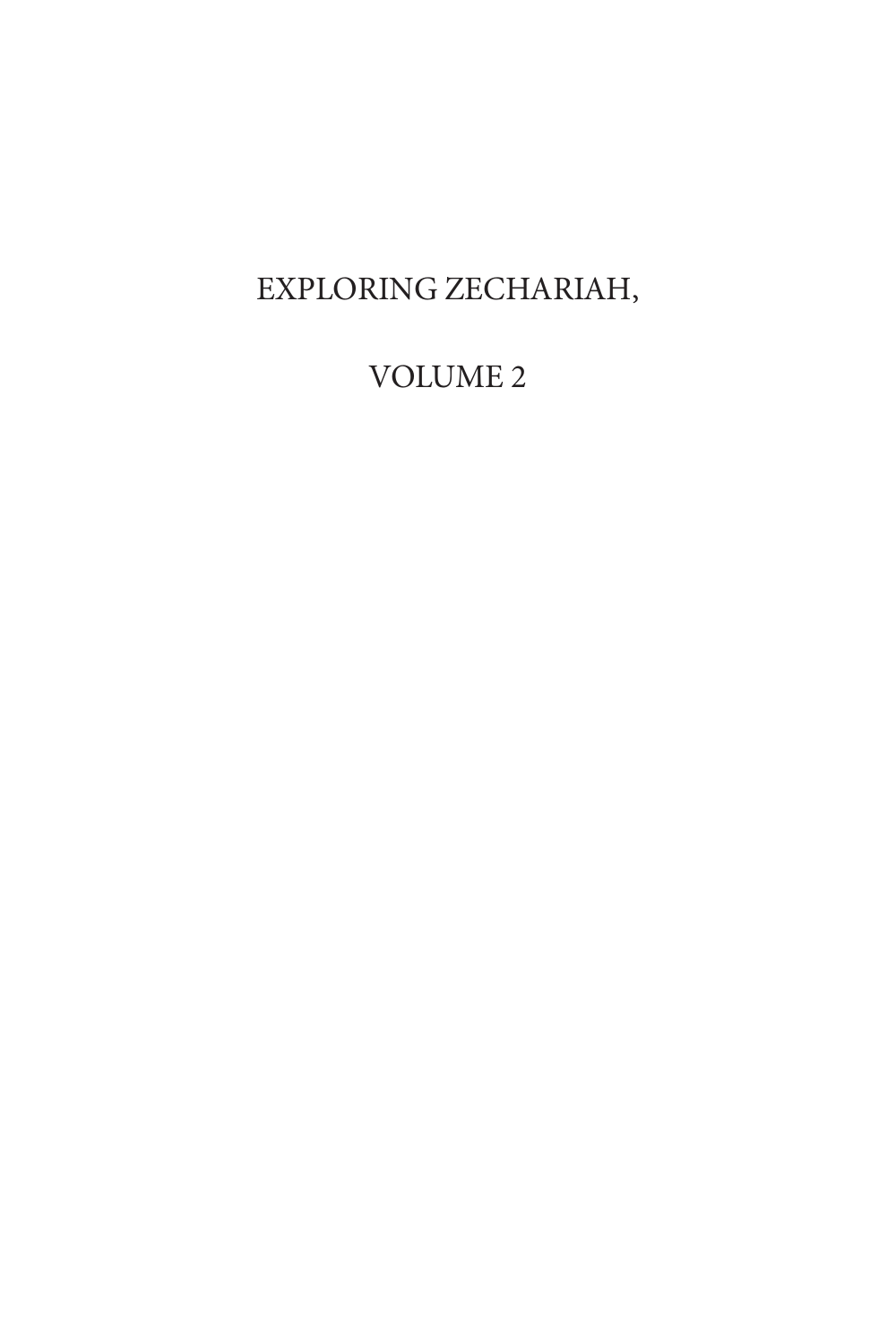### ANCIENT NEAR EAST MONOGRAPHS

*Editors* Alan Lenzi Juan Manuel Tebes

*Editorial Board* Reinhard Achenbach C. L. Crouch Esther J. Hamori Chistopher B. Hays René Krüger Graciela Gestoso Singer Bruce Wells

Number 17

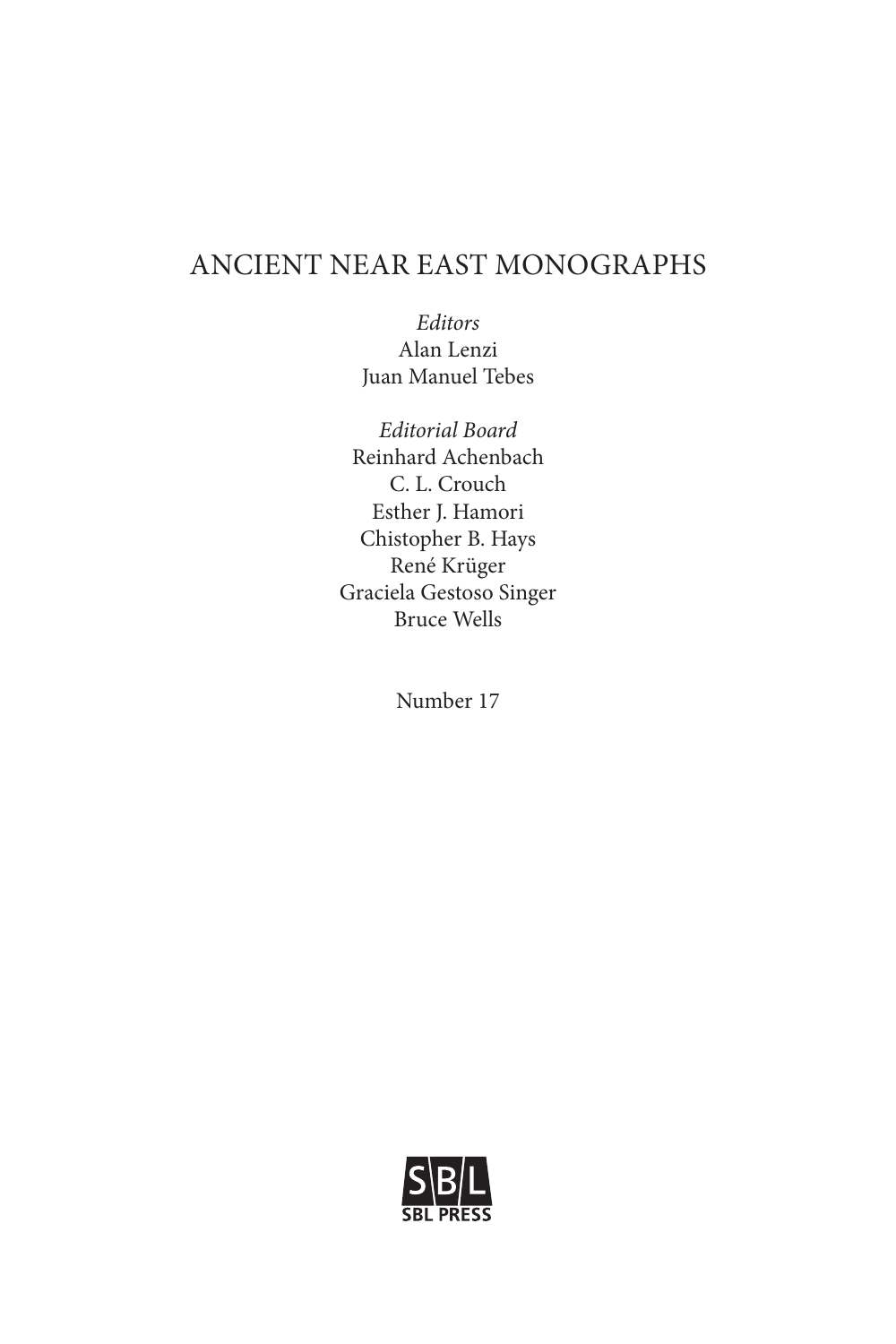# EXPLORING ZECHARIAH,

## VOLUME 2

# The Development and Role of Biblical Traditions in Zechariah

*by* Mark J. Boda

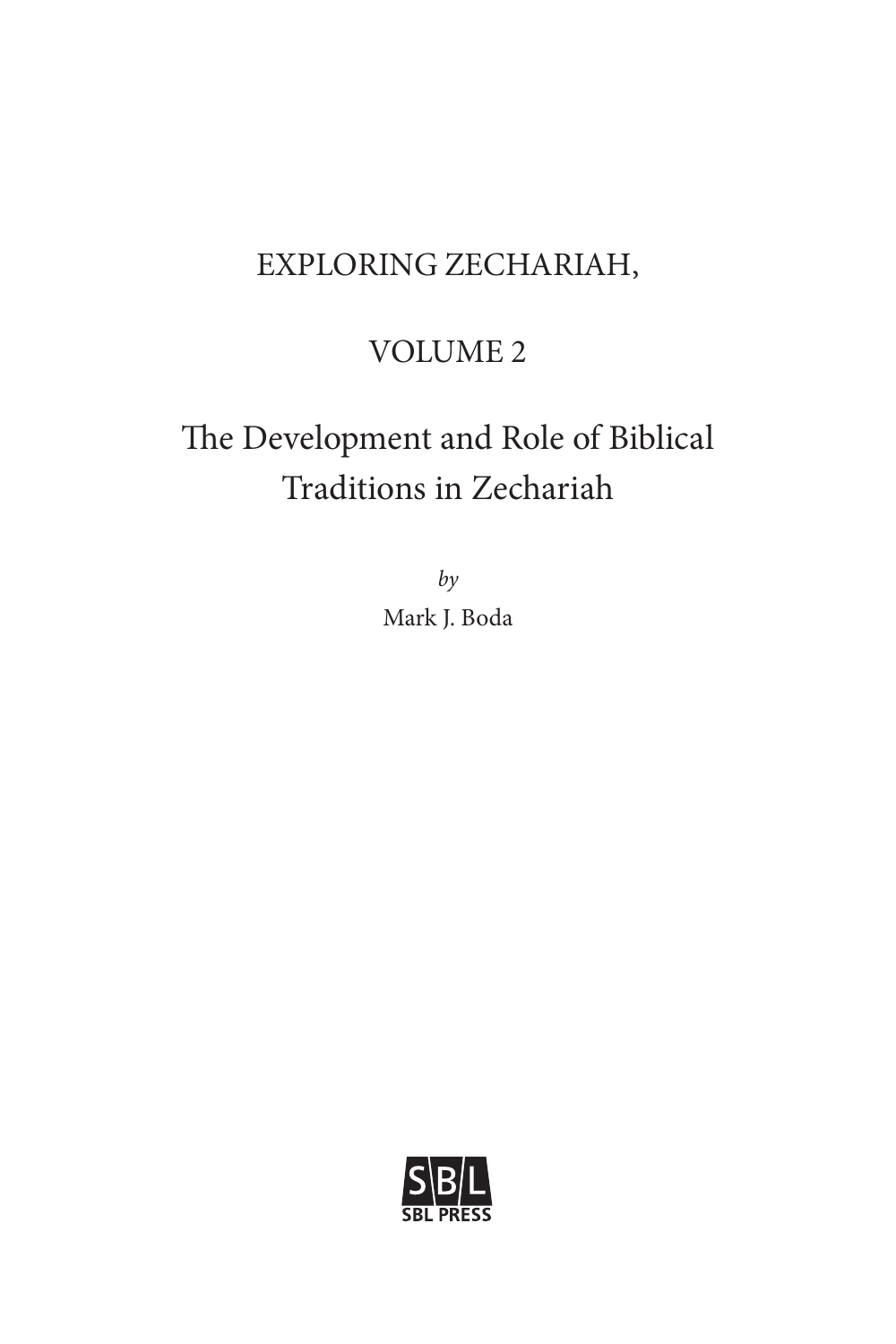# **SBL PRESS**

#### **Atlanta**

Copyright © 2017 by SBL Press

All rights reserved. No part of this work may be reproduced or transmitted in any form or by any means, electronic or mechanical, including photocopying and recording, or by means of any information storage or retrieval system, except as may be expressly permitted by the 1976 Copyright Act or in writing from the publisher. Requests for permission should be addressed in writing to the Rights and Permissions Office, SBL Press, 825 Houston Mill Road, Atlanta, GA 30329 USA.

Library of Congress Cataloging in Publication Control Number: 2016961865

Printed on acid-free paper.

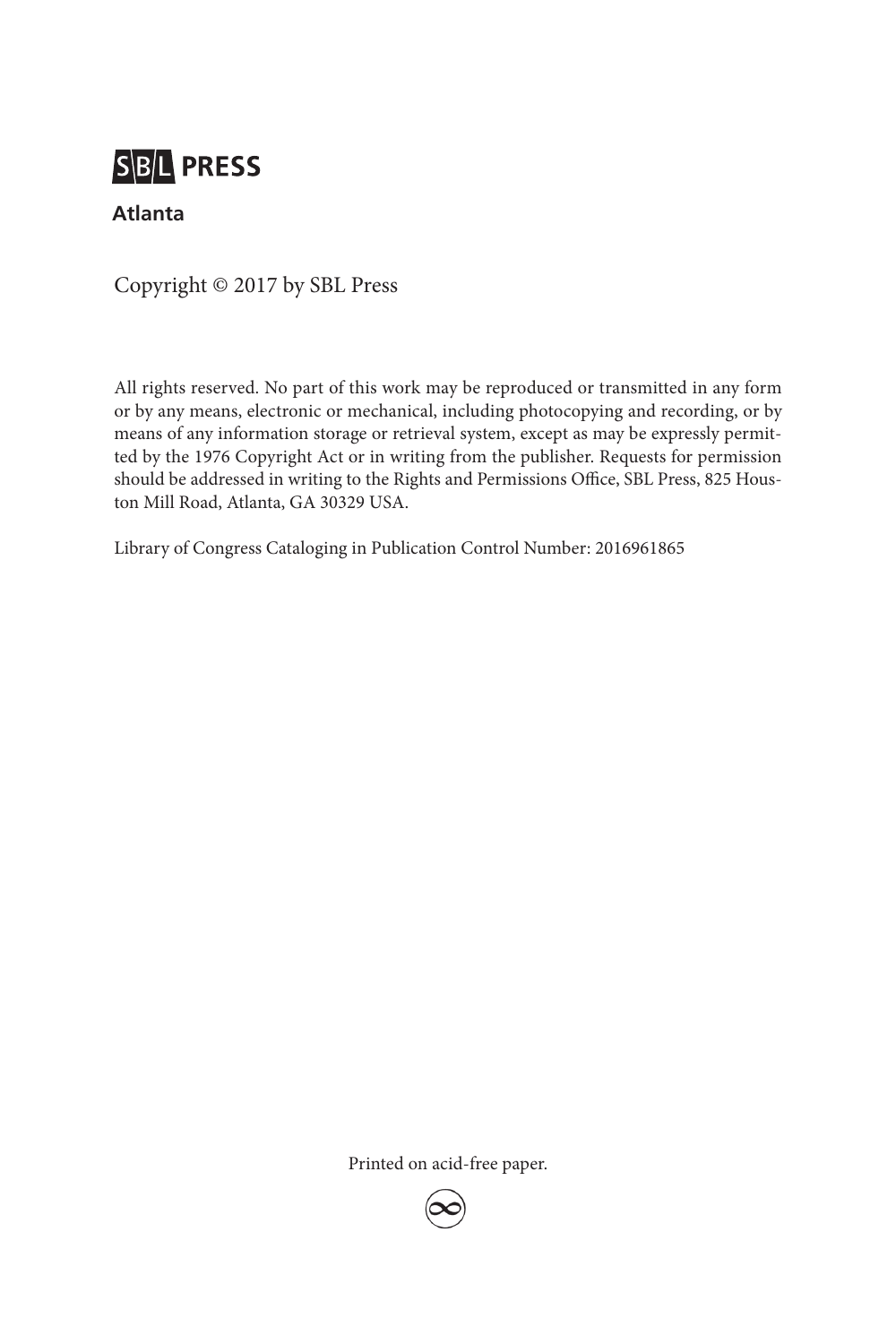Ad majorem Dei gloriam

For Michael H. Floyd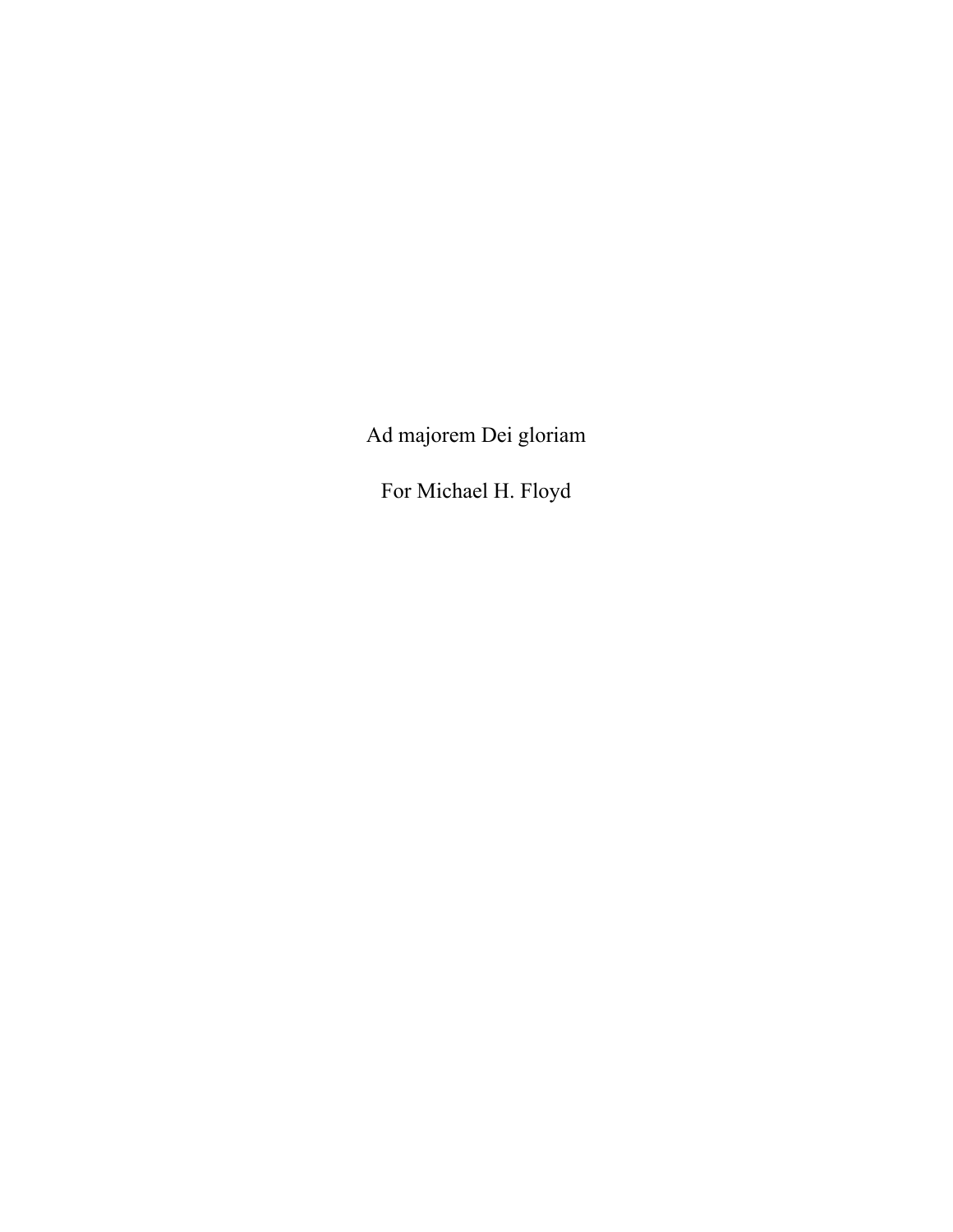## Contents

| Preface<br>1X                |                                                                                                   |              |  |  |
|------------------------------|---------------------------------------------------------------------------------------------------|--------------|--|--|
| xiii<br>Abbreviations        |                                                                                                   |              |  |  |
| 1.                           | Reading between the Lines: Inner Biblical Allusion and Zechariah                                  | $\mathbf{1}$ |  |  |
| 2.                           | Terrifying the Horns: Persia and Babylon in Zechariah 1:7–6:15                                    | 17           |  |  |
| 3.                           | Hoy, Hoy: The Prophetic Origins of the Babylonian Tradition in<br>Zechariah $2:10-17$             | 39           |  |  |
| 4.                           | Oil, Crowns, and Thrones: Prophet, Priest, and King in Zechariah<br>$1:7-6:15$                    | 59           |  |  |
| 5.                           | Writing the Vision: Zechariah within the Visionary Traditions of<br>the Hebrew Bible              | 83           |  |  |
| 6.                           | Zechariah: Master Mason or Penitential Prophet?                                                   | 101          |  |  |
| 7.                           | When God's Voice Breaks Through: Shifts in Revelatory Rhetoric in<br>Zechariah 1-8                | 121          |  |  |
| 8.                           | Freeing the Burden of Prophecy: משא and the Legitimacy of<br>Prophecy in Zechariah 9-14           | 135          |  |  |
| 9.                           | Zechariah 11:4-16 in Its Literary Contexts                                                        | 153          |  |  |
|                              | 10. Inner Biblical Allusions in the Shepherd Units of Zechariah 9–14                              | 169          |  |  |
|                              | 11. Reading Zechariah 9-14 with the Law and the Prophets:<br>Sibling Rivalry and Prophetic Crisis | 183          |  |  |
|                              | 12. Afterword                                                                                     | 197          |  |  |
| Bibliography                 |                                                                                                   | 199          |  |  |
| <b>Ancient Sources Index</b> |                                                                                                   | 225          |  |  |
| Modern Authors Index         |                                                                                                   |              |  |  |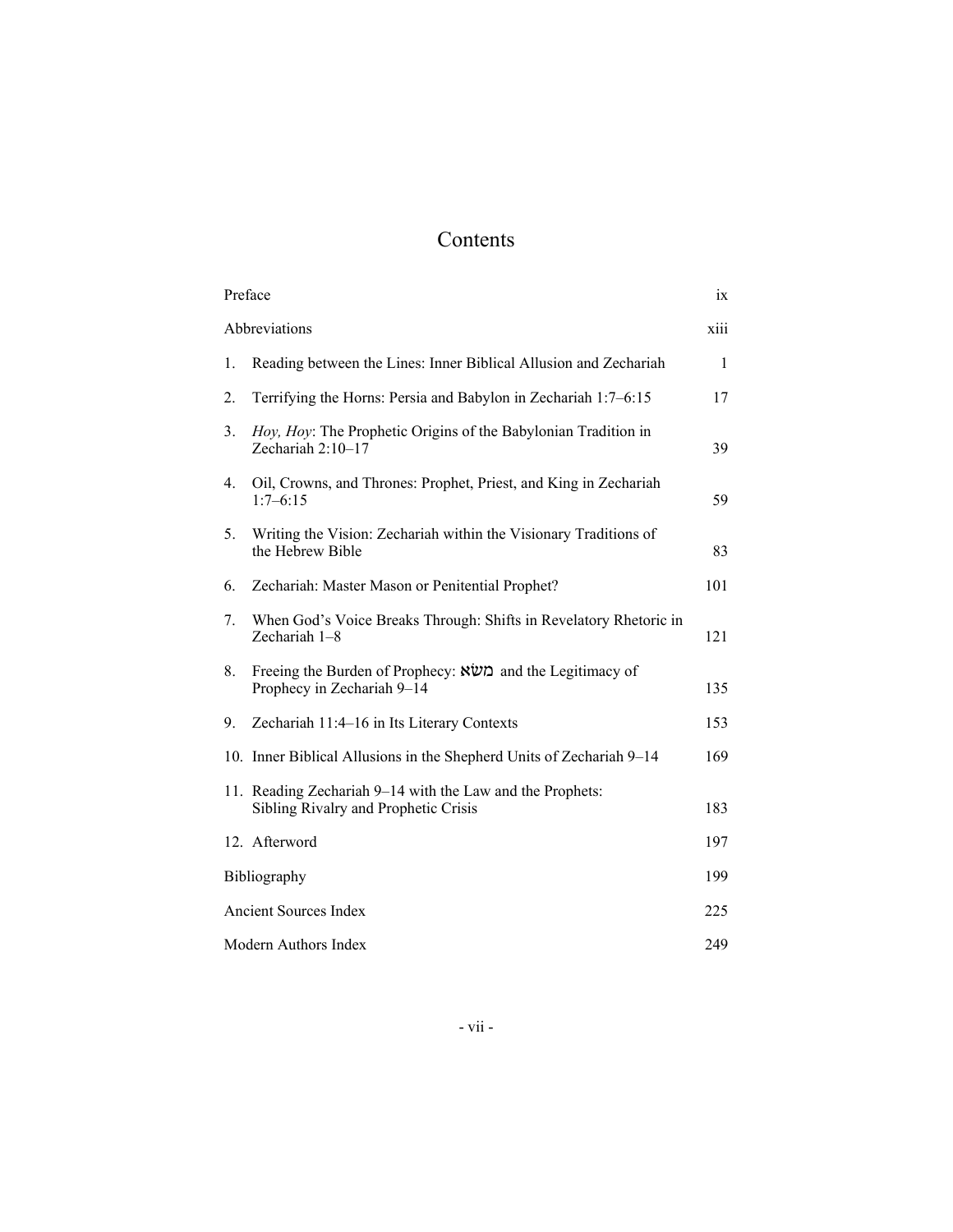#### *Preface*

During the past three decades the book of Zechariah has received increasing attention within the Hebrew Bible guild. This was due no doubt to the appearance of the influential commentaries of Eric and Carol Meyers as well as David Petersen beginning in the 1980s, but also to the increasing focus on the Persian period in historical and biblical scholarship. Research during this period has been diverse, focusing on the composition, the structure, and the reception of this ancient text and all points in between. The guild has been witness to a shift from dominantly diachronic methodologies to a diversity of diachronic, synchronic and a-chronic approaches, reflecting a (con)fusion of modern, postmodern and even premodern sensibilities.

It was the book of Zechariah that provided me a fresh direction for research after spending my doctoral years focusing nearly all my attention on Ezra–Nehemiah. My dissertation on Neh 9 ended by giving attention to connections between that penitential prayer and Zech 7–8. Little did I realize that this conclusion was my invitation to two decades of focused attention on this "post-exilic" prophet. Shifting to Zechariah provided me a new challenge to engage deeply with a different genre and tradition (prophetic), but also the opportunity to build on my newfound knowledge of the Persian period. It was a perfect time to enter into the study of Zechariah since there was a growing community of scholars with whom I could converse, dialogue, and debate.

During these two decades of work I have written two commentaries and in the process have sought to test my ideas in the Hebrew Bible scholarly guild. As I look back I can discern two major streams in my research. On the one hand, I have pursued the question of the composition of the book of Zechariah and the limits of the literary activity related to this prophet and his tradition. On the other hand, I have continued the line of research that I began in my doctoral work, investigating the presence of inner biblical allusions within Zechariah and the impact of these allusions on the reading of the prophetic book. In the present two volumes I have brought together several articles that have been published in various literary contexts (journals, collected volumes) or presented at scholarly conferences in which I tested my ideas among learned colleagues. Drawing them together into one collection hopefully will help scholars identify the basis, trace the trajectory, and engage the conclusions to which I have arrived after two decades of working with the text of Zechariah.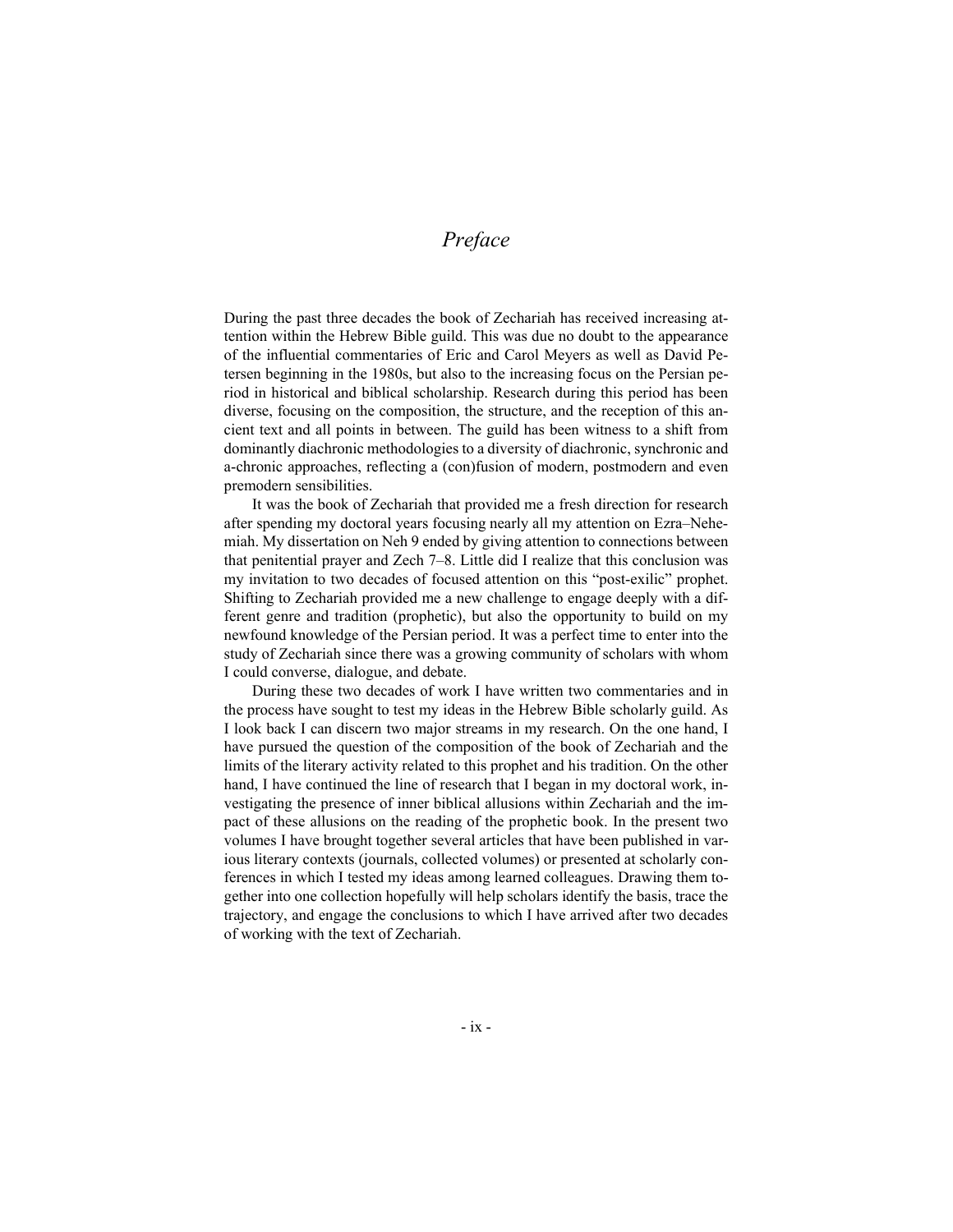#### x *The Development and Role of Biblical Traditions in Zechariah*

This second volume focuses on the phenomenon of inner biblical allusion in the book of Zechariah,<sup>1</sup> a topic to which many had contributed long before I began my work and to which many continued to contribute as I have researched over the past two decades. My interest began with this phenomenon in my doctoral dissertation on Neh 9, but it was Zech 9–14 that seemed to have the most potential for the use of this method. This soon extended to Zech 1–8. The allusions to other biblical materials are plenteous in the book of Zechariah, and I have provided a fuller account of this phenomenon in my detailed exegesis in my latest commentary (NICOT). In this present volume I provide some key studies on different sections of Zechariah which bring particular focus onto the role that the Latter Prophets played in Zechariah, with possible connections to the broader Torah and Prophets as canonical divisions. As with the first volume, at times I lay a foundation in one chapter and then extend the argument in the next, providing more evidence and teasing out the implications in greater ways. There will be some repetition, but in general each piece is distinct. I have also slightly revised the articles to fit into their new literary context and where necessary to align them with the later development in my thought, but most of the material is drawn verbatim from my earlier works cited at the outset of each chapter.<sup>2</sup>

My personal agenda for gathering scholars together for the sessions and eventually the edited book *Bringing Out the Treasure* was related to having arrived at Zech 9 in researching and writing a commentary and having no idea what to do with this material. Michael Floyd was gracious enough to join me on this venture as we drew together key scholars in Europe and North America who had worked or were presently working on Zech 9–14. This reveals how important the academic guild has been to me throughout my career to this point. I have found among other scholars a place to test my ideas, but more importantly to learn and be stretched and to remain accountable for my continued progress. Within the footnotes of *Exploring Zechariah* you will find many names of those who have impacted my scholarship, whether I agree with their conclusions or not. These people include both the great cloud of witnesses who have researched and written in decades past, but also those who are presently engaged in research. What a privilege we have to enjoy relationships while pursuing the academic love of our lives. One particular individual within the guild has been a faithful colleague along the way, not only through his superb work in editing now three volumes on

 $\overline{a}$ 

 $1$  For a similar preface but providing an overview of the first volume, see the preface to *Exploring Zechariah: Volume 1—The Development of Zechariah and Its Role within the Twelve.*

<sup>2</sup> When a chapter appeared in an earlier Festschrift I have removed specific reference to the honoree in the body of the text (though noted in the first footnote) so as not to distract from the argument. Of course, I mean no disrespect by this and still do fully honor and appreciate the colleague to which it was dedicated.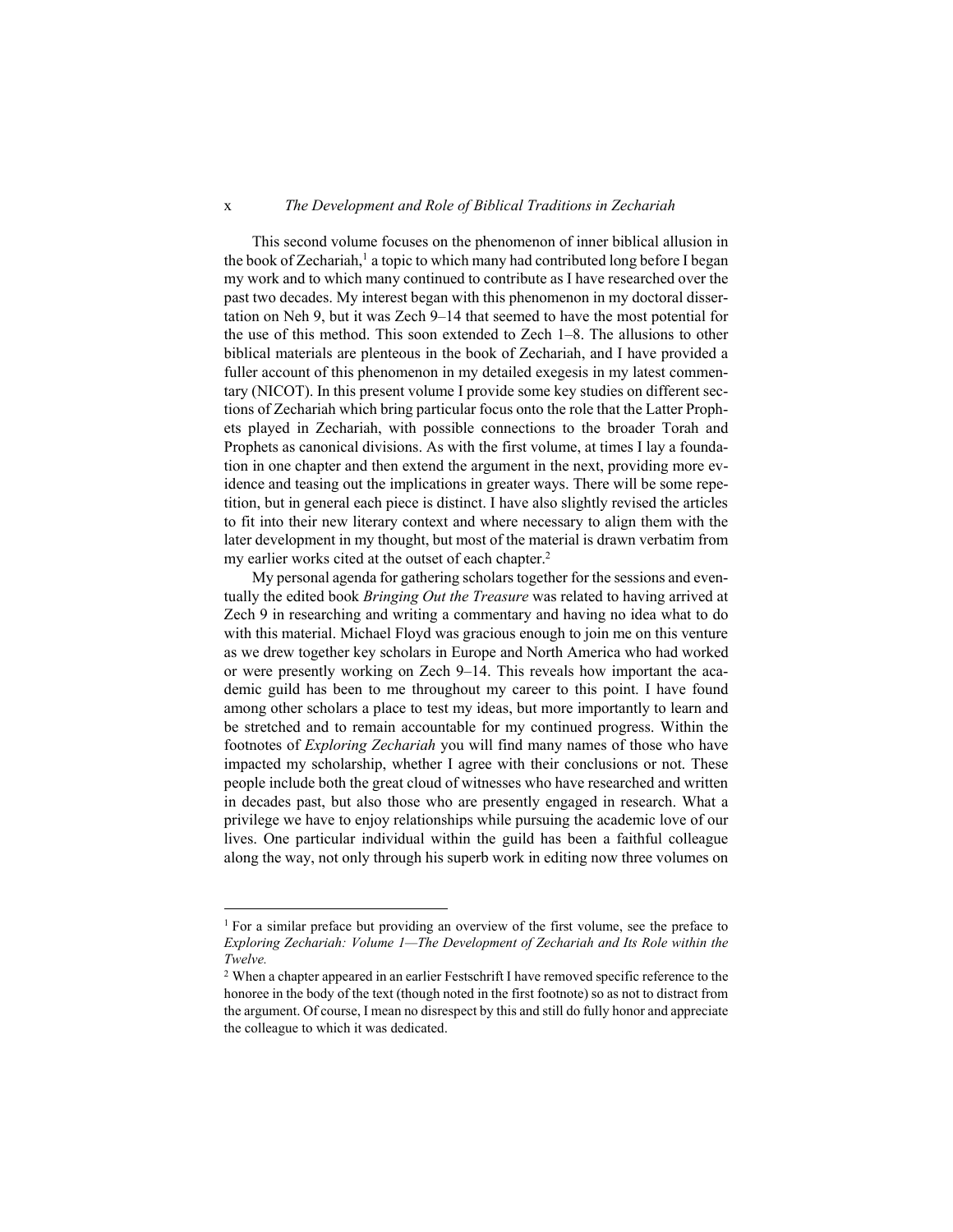#### *Preface* xi

the prophets with me, but also through his stellar academic work which has informed my own and spurred me on in my academic pursuits. I dedicate this second volume of *Exploring Zechariah* to Michael Floyd for his faithful service to the guild and in particular his insights into the inner biblical nature of Zechariah.

I want to express my thanks to the Society of Biblical Literature ANEM editorial board for accepting these two volumes into their innovative and important series. I have appreciated Alan Lenzi for his guidance through the publication process, Nicole Tilford for help with copyediting and layout, and Dustin Burlet with indexing. Thanks especially goes to Alexander C. Stewart, my graduate assistant, who spent considerable time in the initial and final stages adapting these disparate essays into a usable form for publication. Much of the research for the articles within this volume was supported by a generous grant from the Canadian Government's Social Sciences and Humanities Research Council. This grant allowed me to test my ideas at various guild events and support research assistance for these articles, and for this support I am deeply thankful. Also I want to express my thanks to the Senate and Board of McMaster Divinity College for providing the freedom during a research leave to bring this volume together. Finally, I deeply appreciate the many publishing houses and journals who have granted me permission to republish these many essays in slightly revised form in this volume. I have noted the original place of publication at the outset of each essay. There have been some revisions to these essays, partly to bring the text into line with the Society of Biblical Literature ANEM style, but also small corrections and revisions relevant to the new literary place of these articles in this volume. I have kept these to a minimum. My hope is that this volume will provide some insight into my approach to the impact of broader biblical traditions on Zechariah and the role that Zechariah played in the preservation, explication, and possibly even formation of these broader traditions.

*Ego ex eorum numero me esse profiteor qui scribunt proficiendo, et scribendo proficient.* 

(Augustine, Epistle 143,2, via Jean Calvin)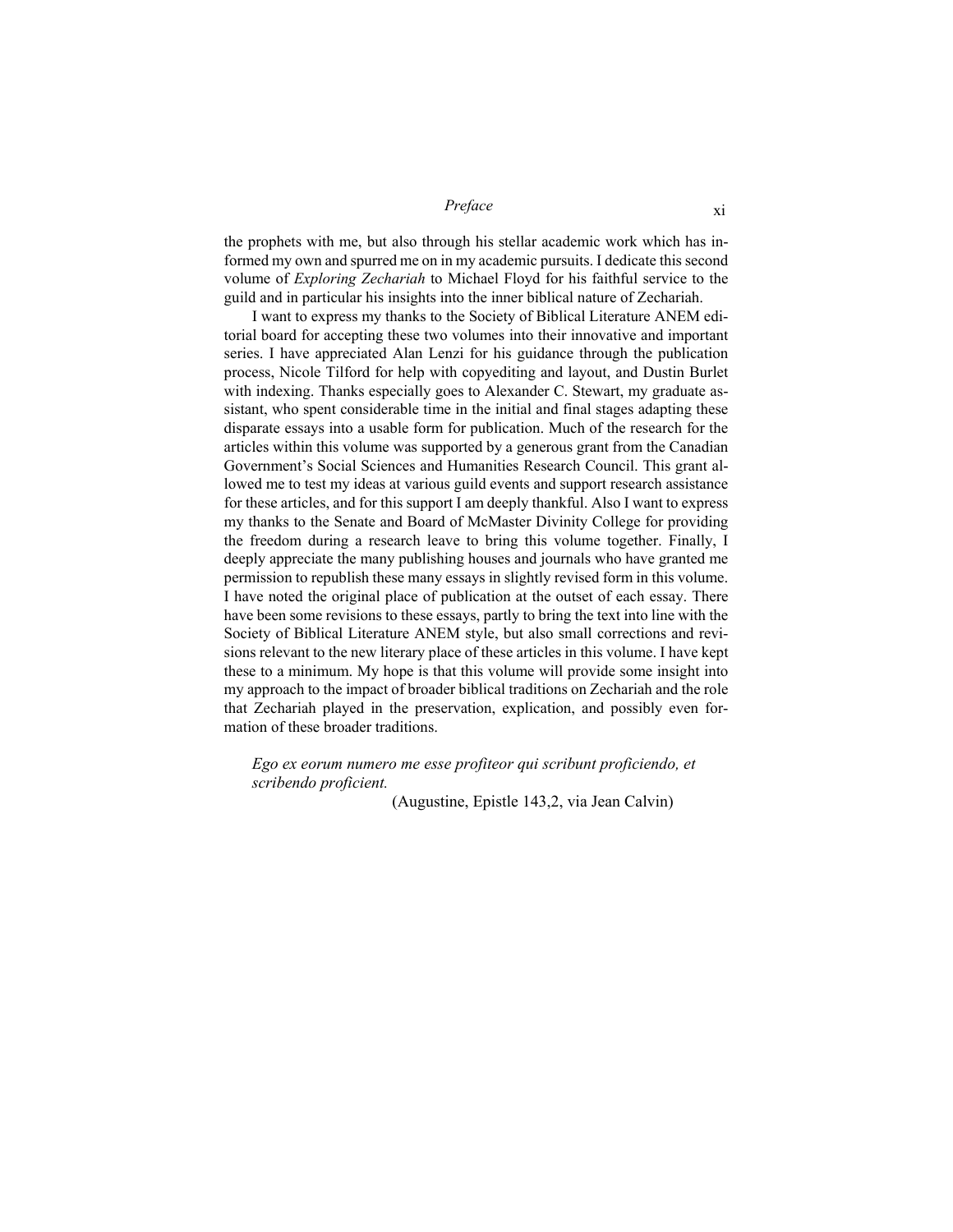## Abbreviations

| AB             | Anchor Bible Commentary                                         |
|----------------|-----------------------------------------------------------------|
| ABD            | Anchor Bible Dictionary. Edited by David Noel Freedman. 6       |
|                | vols. New York: Doubleday, 1992                                 |
| ABR            | <b>Australian Biblical Review</b>                               |
| AcBib          | Academia Biblica                                                |
| <b>AJSL</b>    | American Journal of Semitic Languages and Literatures           |
| <b>ANEM</b>    | <b>Ancient Near East Monographs</b>                             |
| <b>AOAT</b>    | Alter Orient und Altes Testament                                |
| <b>ATANT</b>   | Abhandlungen zur Theologie des Alten und Neuen Testaments       |
| <b>ATD</b>     | Das Alte Testament Deutsch                                      |
| <b>AUSS</b>    | <b>Andrews University Seminary Studies</b>                      |
| <b>BBB</b>     | Bonner biblische Beiträge                                       |
| <b>BETL</b>    | Bibliotheca Ephemeridum Theologicarum Lovaniensium              |
| BHS            | Biblia Hebraica Stuttgartensia. Edited by Karl Elliger and      |
|                | Wilhelm Rudolph. Stuttgart: Deutsche Bibelgesellschaft, 1983    |
| Bib            | <b>Biblica</b>                                                  |
| <b>BibInt</b>  | <b>Biblical Interpretation</b>                                  |
| BibS(N)        | Biblische Studien (Neukirchen, 1951–)                           |
| <i>BJRL</i>    | Bulletin of the John Rylands University Library of Manchester   |
| <b>BJSUCSD</b> | Biblical and Judaic Studies from the University of California,  |
|                | San Diego                                                       |
| BR             | <b>Biblical Research</b>                                        |
| BT             | <b>Bible Translator</b>                                         |
| <b>BZAW</b>    | Beihefte zur Zeitschrift für die alttestamentliche Wissenschaft |
| <b>CBC</b>     | Cambridge Bible Commentary                                      |
| <b>CBET</b>    | Contributions to Biblical Exegesis and Theology                 |
| CBQ            | Catholic Biblical Quarterly                                     |
| СC             | <b>Continental Commentaries</b>                                 |
| CJ             | Classical Journal                                               |
| <b>CMBC</b>    | Canadian Mennonite Bible College                                |
| Colloq         | Colloquium                                                      |
| ConBOT         | Coniectanea Biblica: Old Testament Series                       |
| <b>CTM</b>     | Concordia Theological Monthly                                   |
| <b>CurBR</b>   | Currents in Biblical Research (formerly Currents in Research:   |
|                | <b>Biblical Studies</b> )                                       |
| <b>CurBS</b>   | Currents in Research: Biblical Studies                          |
| DB             | Darius I's Bisitun inscription                                  |
| Did            | Didaskalia                                                      |
| Dtr            | Deuteronomic                                                    |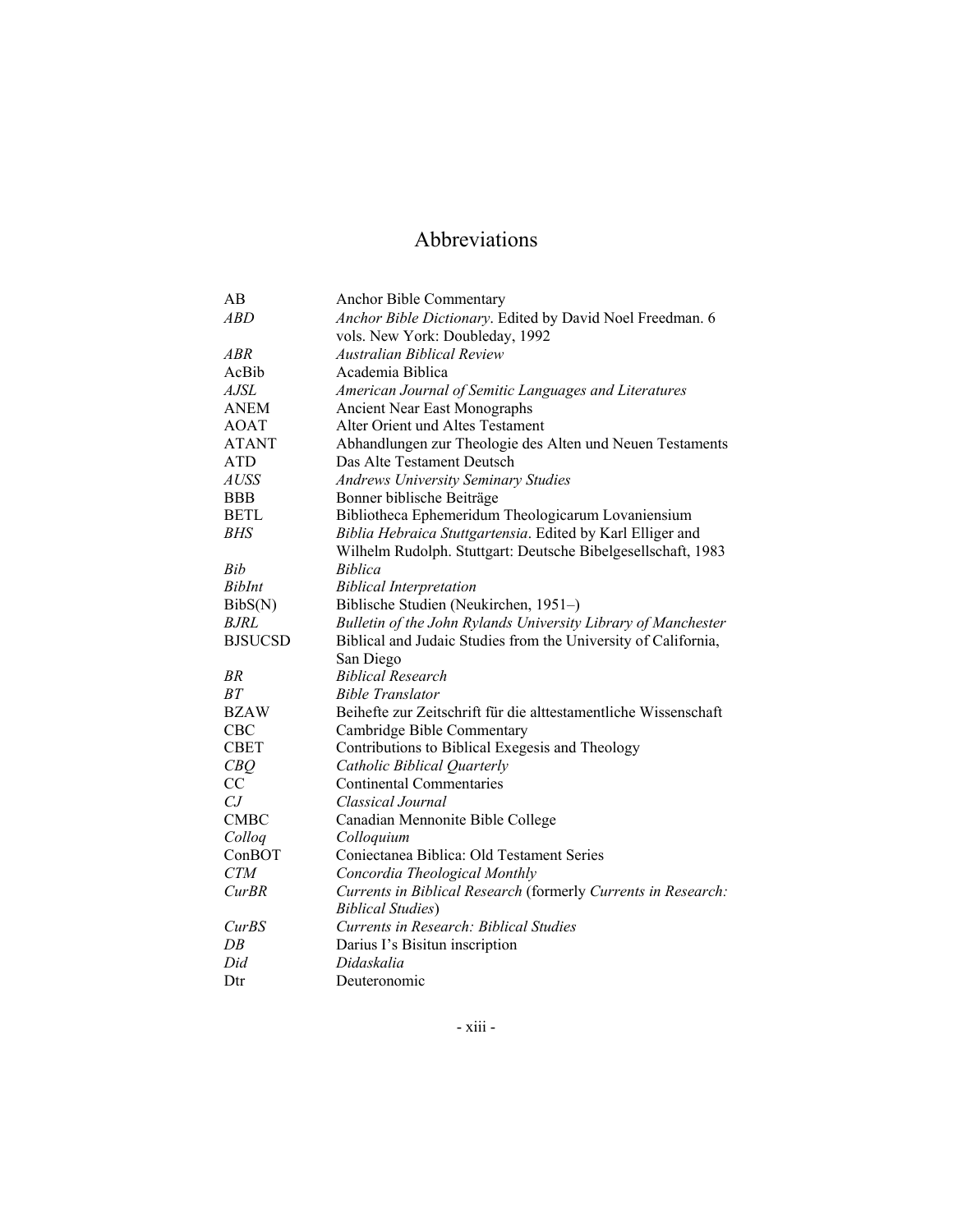| xiv           | The Development and Role of Biblical Traditions in Zechariah                                                              |
|---------------|---------------------------------------------------------------------------------------------------------------------------|
| EBib          | Etudes bibliques                                                                                                          |
| EJL           | Early Judaism and Its Literature                                                                                          |
| Enc           | Encounter                                                                                                                 |
| ErIsr         | Eretz-Israel                                                                                                              |
| ETL           | Ephemerides Theologicae Lovanienses                                                                                       |
| EvT           | Evangelische Theologie                                                                                                    |
| FAT           | Forschungen zum Alten Testament                                                                                           |
| FOTL          | Forms of the Old Testament Literature                                                                                     |
| <b>FRLANT</b> | Forschungen zur Religion und Literatur des Alten und Neuen                                                                |
|               | Testaments                                                                                                                |
| <b>GKC</b>    | Gesenius' Hebrew Grammar. Edited by Emil Kautzsch.                                                                        |
|               | Translated by Arthur E. Cowley. 2nd ed. Oxford: Clarendon,                                                                |
|               | 1910                                                                                                                      |
| HAT           | Handbuch zum Alten Testament                                                                                              |
| HBAI          | Hebrew Bible and Ancient Israel                                                                                           |
| <b>HCOT</b>   | Historical Commentary on the Old Testament                                                                                |
| HeyJ          | Heythrop Journal                                                                                                          |
| <b>HSM</b>    | Harvard Semitic Monographs                                                                                                |
| HTR           | Harvard Theological Review                                                                                                |
| <i>HUCA</i>   | Hebrew Union College Annual                                                                                               |
| IBC           | Interpretation: A Bible Commentary for Teaching and                                                                       |
|               | Preaching                                                                                                                 |
| IBHS          | An Introduction to Biblical Hebrew Syntax. Bruce K. Waltke                                                                |
|               | and Michael O'Connor. Winona Lake, IN: Eisenbrauns, 1990                                                                  |
| IBS           | <b>Irish Biblical Studies</b>                                                                                             |
| ICC           | <b>International Critical Commentary</b>                                                                                  |
| <b>IDBSup</b> | Interpreter's Dictionary of the Bible: Supplementary Volume.                                                              |
|               | Edited by Keith Crim. Nashville: Abingdon, 1976                                                                           |
| <b>IECOT</b>  | International Exegetical Commentary on the Old Testament                                                                  |
| IEJ           | <i>Israel Exploration Journal</i>                                                                                         |
| inf. constr.  | infinitive construct                                                                                                      |
| Int           | Interpretation                                                                                                            |
| <b>ITC</b>    | International Theological Commentary                                                                                      |
| <b>IVP</b>    | <b>InterVarsity Press</b>                                                                                                 |
| <i>JAOS</i>   | Journal of the American Oriental Society                                                                                  |
| JBL           | Journal of Biblical Literature                                                                                            |
| <i>JETS</i>   | Journal of the Evangelical Theological Society                                                                            |
| JHS           | Journal of Hebrew Scriptures                                                                                              |
| IJЅ           | Journal of Jewish Studies                                                                                                 |
| <i>JNES</i>   | Journal of Near Eastern Studies                                                                                           |
| Joüon         | Joüon, Paul, and Takamitsu Muraoka. A Grammar of Biblical Hebrew.<br>SubBi 14. Rome: Pontifical Biblical Institute, 2000. |
| JQR           | Jewish Quarterly Review                                                                                                   |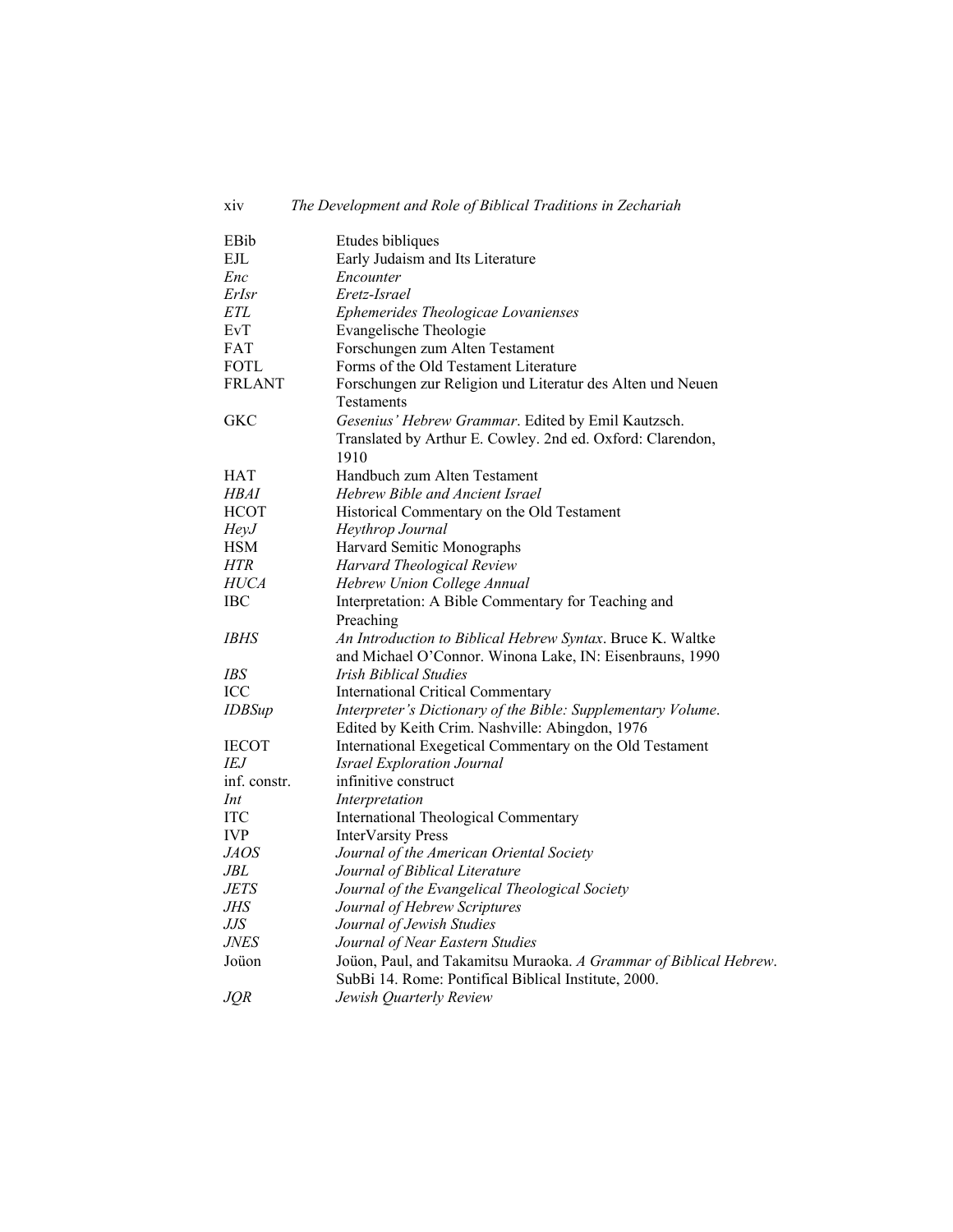#### *Abbreviations*

| <b>JSJ</b>     | Journal for the Study of Judaism in the Persian, Hellenistic,<br>and Roman Periods |
|----------------|------------------------------------------------------------------------------------|
| <i>JSNT</i>    | Journal of the Study of the New Testament                                          |
| <b>JSNTSup</b> | Journal for the Study of the New Testament Supplement<br><b>Series</b>             |
| <i>JSOT</i>    | Journal for the Study of the Old Testament                                         |
| <b>JSOTSup</b> | Journal for the Study of the Old Testament Supplement Series                       |
| <b>KAT</b>     | Kommentar zum Alten Testament                                                      |
| KBW            | Katholisches Bibelwerk                                                             |
| LD             | Lectio Divina                                                                      |
| LHBOTS         | The Library of Hebrew Bible/Old Testament Studies                                  |
| <b>LSTS</b>    | The Library of Second Temple Studies                                               |
| <b>LXX</b>     | Septuagint/Old Greek                                                               |
| MT             | Masoretic Text                                                                     |
| <b>NAC</b>     | New American Commentary                                                            |
| <b>NCB</b>     | New Century Bible                                                                  |
| Neot           | Neotestamentica                                                                    |
| <b>NIBCOT</b>  | New International Biblical Commentary on the Old Testament                         |
| <b>NICOT</b>   | New International Commentary on the Old Testament                                  |
| <b>NIVAC</b>   | The NIV Application Commentary                                                     |
| NRTh           | La nouvelle revue théologique                                                      |
| <b>NTTS</b>    | New Testament Tools and Studies                                                    |
| <b>OBO</b>     | Oribis Biblicus et Orientalis                                                      |
| <b>OTG</b>     | <b>Old Testament Guides</b>                                                        |
| <b>OTL</b>     | Old Testament Library                                                              |
| $O$ t $St$     | Oudtestamentische Studiën                                                          |
| PIBA           | Proceedings of the Irish Biblical Association                                      |
| PTL            | Poetics and Theory of Literature                                                   |
| RB             | Revue biblique                                                                     |
| <b>SBLDS</b>   | Society of Biblical Literature Dissertation Series                                 |
| SBLMS          | Society of Biblical Literature Monograph Series                                    |
| <b>SBLSP</b>   | Society of Biblical Literature Seminar Papers                                      |
| <b>SCM</b>     | <b>Student Christian Movement Press</b>                                            |
| SHBC           | Smyth & Helwys Bible Commentary                                                    |
| <b>SHR</b>     | Studies in the History of Religions (supplements to Numen)                         |
| <i>SJOT</i>    | Scandinavian Journal of the Old Testament                                          |
| <b>SSN</b>     | Studia Semitica Neerlandica                                                        |
| ST             | Studia Theologica                                                                  |
| STDJ           | Studies on the Texts of the Desert of Judah                                        |
| SubBi          | Subsidia Biblica                                                                   |
| SymS           | <b>Symposium Series</b>                                                            |